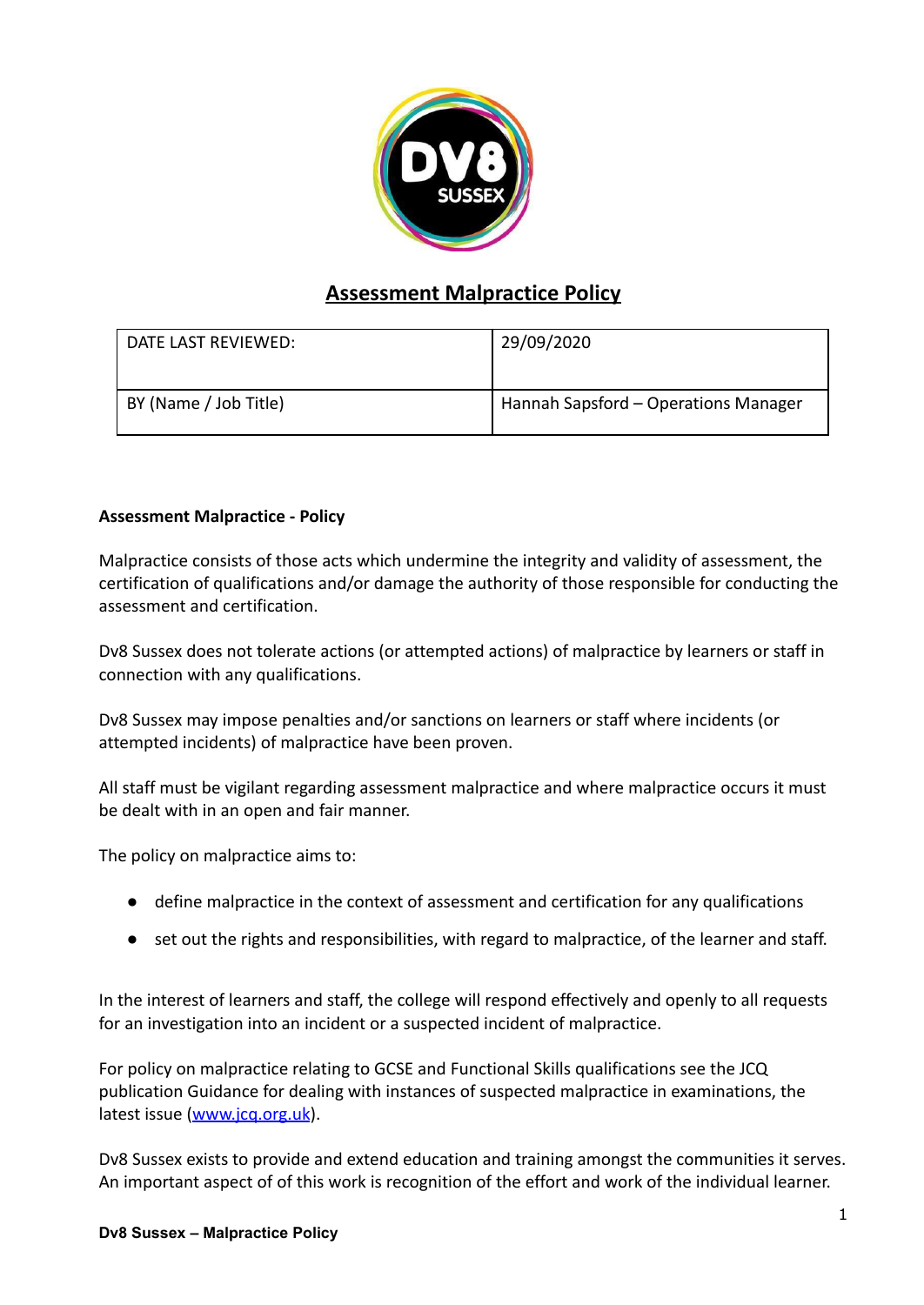As such, Dv8 Sussex views attempts to falsely claim the achievements of others as one's own as a serious academic offence and has policies and procedures to deal with such actions in a fair and just manner. Academic and vocational learning offences are defined as:

- Cheating in an examination
- Copying from the work of other learners
- Obtaining help from other learners in a way that contravenes the regulations for examination or the submission of work to be assessed
- Bringing into the examination any unauthorised materials, or referring during the examination to any unauthorised material, or any form of impersonation.

# **Plagiarism**

This means copying work from any other source published, in a manner not authorised by the regulations for assessment and presenting the copied work as if it were the learner's own work.

Work presented by a learner in assessment must be the learner's own, and where exceptions are permitted, any such exceptions must be clearly identified and the source fully acknowledged (including downloads from any internet site).

## **Fabrication of information**

This is the presentation of any false or fabricated information, results or conclusions in any form of assessment, including practical or field work studies, oral presentations, unpublished work, and including the work of fellow learners, interviews and reports from work placements, etc.

## **Collusion**

This is the deliberate and intentional collaboration, without official approval, between two or more learners in the development and production of work that is eventually submitted by each learner, in a substantially similar and/or identical form; and is presented by each learner to be the outcome of his or her individual efforts.

Collusion also occurs where there is unauthorised co-operation between a learner and another person, in or outside of Dv8 Sussex, in the preparation and production of work, which is ultimately presented, as the learner's own.

## **Action to be taken at the time of any suspected offence**

• Cheating in Examinations

If an invigilator in an examination has cause to suspect any learner of cheating, for example by the discovery of unauthorised books or papers brought into the examination, these will be confiscated when discovered and any work done by the learner up to that time will be suitably annotated. The learner will, however, be allowed to complete the examination. At the end of the examination the learner may be asked for an explanation. Unless a totally satisfactory response is received, the invigilator will submit a written report to the Head of Teaching, Learning & Assessment. This report will include a description of the evidence that cheating has occurred, together with details of the learner's name, the date and time of the examination and any other relevant information.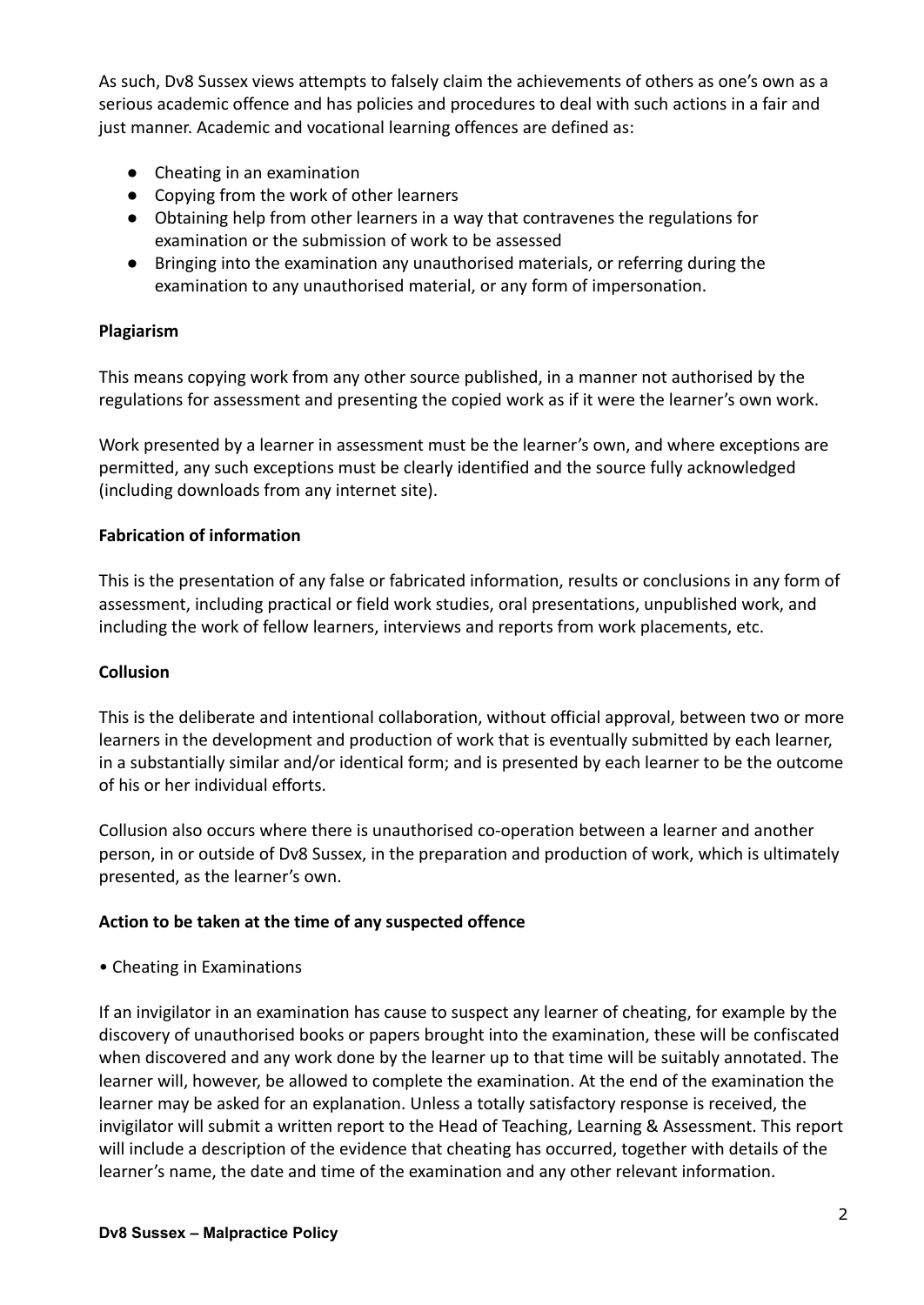Where material is confiscated this material should be presented along with the written report. The Head of Teaching, Learning & Assessment will forward this information to the examining body in line with Examination Regulations.

• Plagiarism / Fabrication

Where a member of teaching staff marking an assessment, or otherwise associated with the presentation of an assessment, suspects plagiarism, fabrication or collusion of information, the matter will be reported to the relevant Curriculum Area Lead via a written report.

The written report must include the appropriate details, including the nature of the alleged offence and the evidence for suspecting it. The college's disciplinary process will then be followed.

#### • Collusion

Where a member of teaching staff marking an assignment, or any piece of work associated with the assessment of modules, suspects unauthorised collusion in the production of that piece of work, between two or more learners, the matter will be reported to the relevant Curriculum Area Lead responsible for the programme via a written report.

The written report should include:

- the nature of the alleged offence
- the names of the learners suspected of colluding
- and the evidence upon which the allegation is based.

The college's disciplinary process will then be followed.

#### **Guidance on assessment malpractice**

Dv8 Sussex requires tutors and assessors to ask learners to declare that their work is their own, for instance:- for internally assessed units, assessors are responsible for checking the validity of the learner's work.

For NVQs, learners must provide a written declaration that the evidence is authentic and that the assessment was conducted under the requirements of the assessment specification.

Dv8 Sussex will take positive steps to prevent or reduce the occurrence of learner malpractice. These steps will include: using the induction period and learner induction packs to inform learners of the policy on malpractice and the penalties for attempted and actual incidents of malpractice showing learners the appropriate formats to record cited texts and other materials or information sources including websites.

Learners should not be discouraged from conducting research; indeed evidence of relevant research often contributes to the achievement of higher grades. However, the submitted work must show evidence that the learner has interpreted and synthesised appropriate information and has acknowledged any sources used. introducing procedures for assessing work in a way that reduces or identifies malpractice, e.g. plagiarism, collusion, cheating, etc.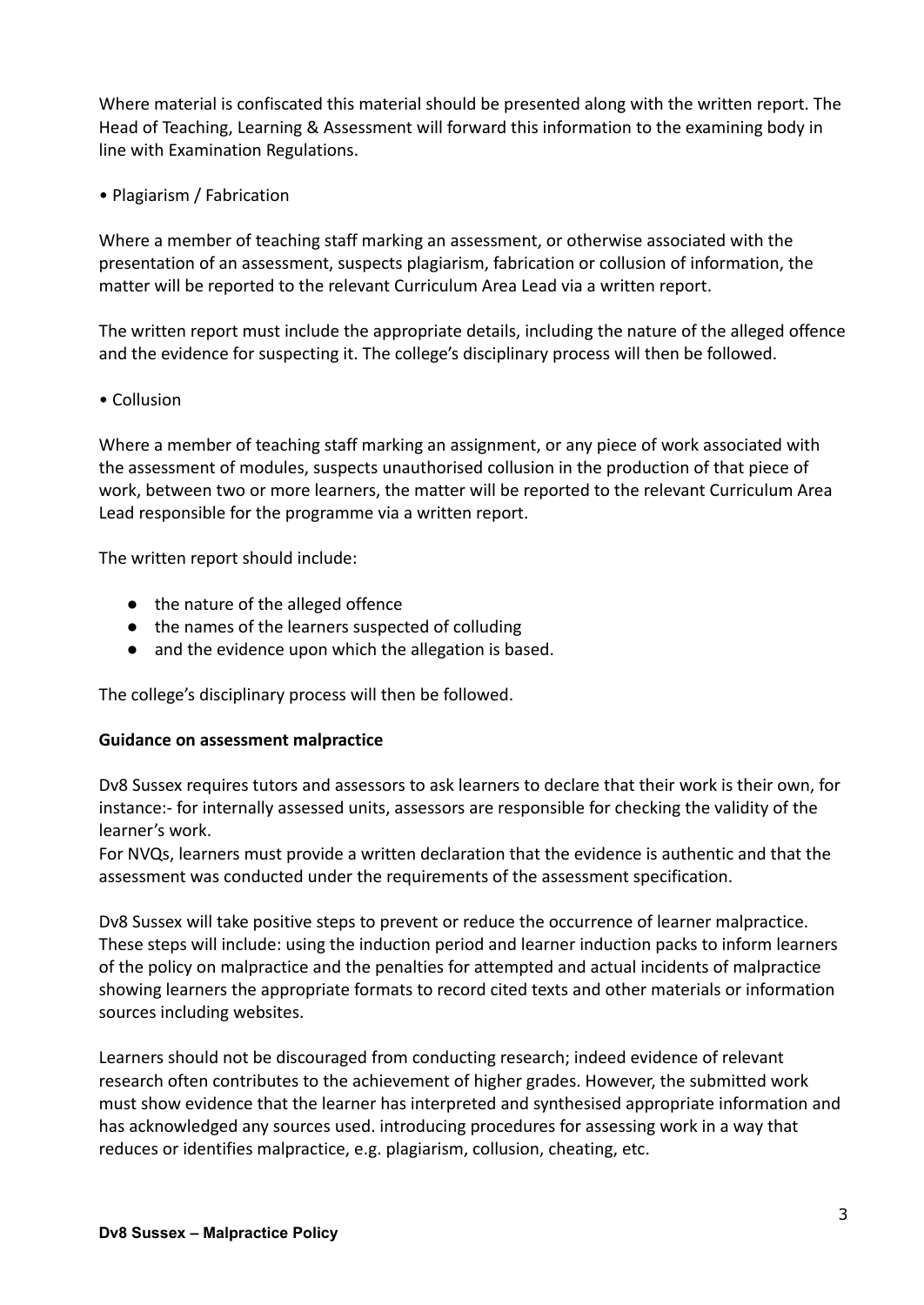These procedures may include: periods of supervised sessions during which evidence for assignments/tasks/coursework is produced by the learner altering assessment assignments/tasks/tools on a regular basis the assessor assessing work for a single assignment/task in a single session for the complete cohort of learners using oral questions with learners to ascertain their understanding of the concepts, application, etc within their work assessors getting to know their learners' styles and abilities, etc. ensuring access controls are installed to prevent learners from accessing and using other people's work when using networked computers.

#### **Learner malpractice**

Attempting to or actually carrying out any malpractice activity is not permitted by the college. The following are examples of malpractice by learners; this list is not exhaustive and other instances of malpractice may be considered by the college at its discretion:

- plagiarism by copying and passing off, as the learner's own, the whole or part(s) of another person's work, including artwork, images, words, computer generated work (including Internet sources), thoughts, inventions and/or discoveries whether published or not, with or without the originator's permission and without appropriately acknowledging the source
- collusion by working collaboratively with other learners to produce work that is submitted as individual learner work. Learners should not be discouraged from teamwork, as this is an essential key skill for many sectors and subject areas, but the use of minutes, allocating tasks, agreeing outcomes, etc are an essential part of team work and this must be made clear to the learners
- impersonation by pretending to be someone else in order to produce the work for another or arranging for another to take one's place in an assessment/examination/test
- fabrication of results and/or evidence
- failing to abide by the instructions or advice of an assessor, a supervisor, an invigilator, or awarding body conditions in relation to the assessment/examination/test rules, regulations and security
- misuse of assessment/examination material
- introduction and/or use of unauthorised material contra to the requirements of supervised assessment/examination/test conditions, for example: notes, study guides, personal organisers, calculators, dictionaries (when prohibited), MP3 players, mobile phones, smartphones, tablets or other similar electronic devices
- obtaining, receiving, exchanging or passing on information which could be assessment/examination/test related (or the attempt to) by means of talking or written papers/notes during supervised assessment/examination/test conditions
- behaving in such a way as to undermine the integrity of the assessment/examination/test
- the alteration of any results document, including certificates
- cheating to gain an unfair advantage. College staff malpractice

The following are examples of malpractice by centre staff. The list is not exhaustive and other instances of malpractice may be considered by the college at its discretion: